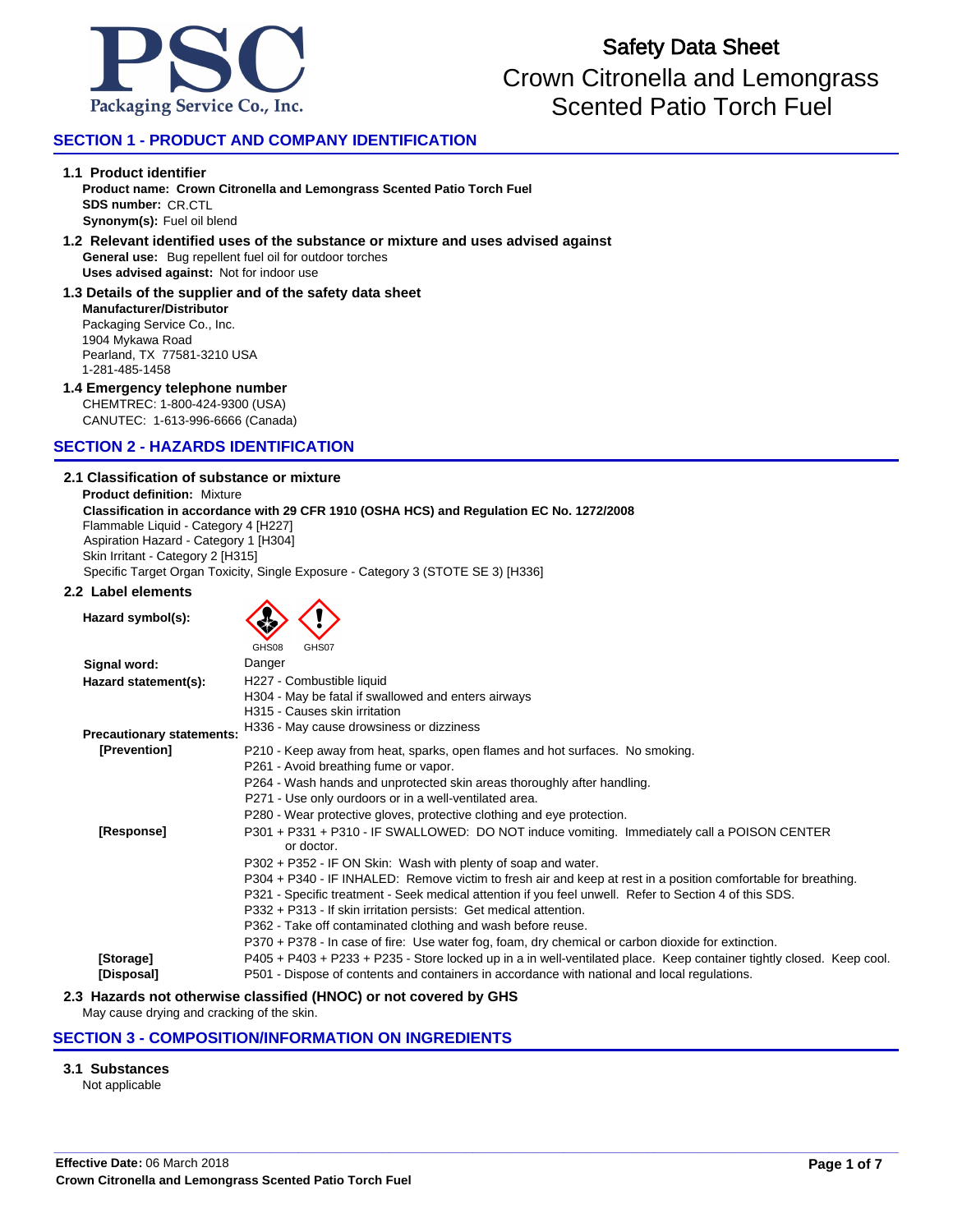## **3.2 Mixtures**

| I% by Weight | <b>Inaredient</b>          | <b>CAS Number</b> | <b>EC Number</b> | <b>Annex Number</b> | <b>GHS Classification</b> |
|--------------|----------------------------|-------------------|------------------|---------------------|---------------------------|
| 100<br>98    | Proprietary fuel oil blend | ------------      | ------------     | ------------        | H227, H304, H315,         |
|              |                            |                   |                  |                     | H336, H412                |

As per paragraph (i) of 29 CFR 1910.1200, formulation is considered a trade secret and specific chemical identify and exact percentage (concentration) of composition may have been withheld. Specific chemical identity and exact percentage composition will be provided to health professionals, employees, or designated representatives in accordance with the applicable provisions of paragraph (i).

There are no additional ingredients present in this product which, within the current knowledge of the supplier and in the concentrations applicable, are classified as hazardous to health or the environment and hence require reporting in this section.

## **SECTION 4 - FIRST AID MEASURES**

### **4.1 Description of first aid measures**

difficult or irregular, administer oxygen; if respiratory arrest occurs, start artificial respiration by trained personnel. If unconscious, maintain an open **Inhalation:** If product fume or vapor causes respiratory irritation or distress, move the exposed person to fresh air immediately. If breathing is airway. Loosen tight clothing such as a collar, tie, belt or waistband. If symptoms persist, seek medical attention.

from an ophthalmologist. **Eyes:** Immediately flush eyes with large amounts of water or saline solution for at least 15 minutes, occasionally lifting the upper and lower lids. Remove contact lenses, if present and easy to do, after first 2 minutes and continue rinsing. If irritation persists seek medical attention, preferably

Skin: Flush skin with large amounts of water while removing contaminated clothing. Wash the affected area with soap and water followed by thorough rinsing. Wash contaminated clothing and shoes before reuse. If irritation persists, seek medical attention.

medical personnel. Vomiting may occur spontaneously. To prevent aspiration of material into the lungs, lay the victim on one side with the head lower than the waist. Never give anything by mouth to an unconscious or convulsing person. Do not leave the victim unattended. Seek immediate medical attention. **Ingestion:** Rinse mouth with water if the victim is conscious. Remove dentures, if present. DO NOT induce vomiting unless directed to do so by

### **4.2 Most important symptoms and effects, both acute and delayed**

#### **Potential health symptoms and effects**

**Eyes:** May cause eye irritation with redness, discomfort and tearing.

Skin: Prolonged and repeated contact with unprotected skin may cause skin irritation with localized redness, itching and discomfort.

**Inhalation:** Vapor from this product may cause irritation of the nose, throat and lungs. May be harmful if inhaled. May cause central nervous system effects, characterized by headache, nausea, vomiting, dizziness, drowsiness, tiredness and narcotic effects.

**Ingestion:** May cause gastrointestinal irritation with nausea, vomiting abdominal pain and diarrhea. May cause headache, dizziness and central nervous system depression. Aspiration of material during swallowing or vomiting can result in lung inflammation or other lung injury.

**Chronic:** Pre-existing disorders of the skin and respiratory system may be aggravated by exposure to this product. Prolonged and repeated skin exposure may result in drying or defatting of skin and dermatitis. May cause an allergic skin reaction in rare instances. This product may contain Distillates (Petroleum) Light Hydrotreated, a known animal carcinogen.

Reports have associated repeated and prolonged occupational exposure to light petroleum products with irreversible brain and nervous system damage. Intentional misuse by deliberately concentrating and inhaling this product may be harmful or fatal.

### **4.3 Indication of any immediate medical attention and special treatment needed**

**Advice to doctor and hospital personnel**

Treat symptomatically and supportively

# **SECTION 5 - FIRE FIGHTING MEASURES**

### **5.1 Extinguishable media**

**Suitable methods of extinction:** Use extinguishing media such as water spray or fog, carbon dioxide, foam and dry chemical. **Unsuitable methods of extinction:** Water jets or streams may spread the fire.

## **5.2 Special hazards arising from the substance or mixture**

overexposure to decomposition products may cause a health hazard. Symptoms may not be immediately apparent or may be delayed. Obtain Combustible liquid. Closed containers may explode due to the buildup of pressure when exposed to extreme heat. During emergency conditions medical attention.

**Explosion hazards:** Not expected to be an explosion hazard.

### **5.3 Advice for firefighters**

Full protective equipment including self-contained breathing apparatus should be used. Water may be used to cool closed containers to prevent pressure buildup and possible autoignition or explosion when exposed to extreme heat. If possible, firefighters should control runoff water to prevent environmental contamination.

## **SECTION 6 - ACCIDENTAL RELEASE MEASURES**

### **6.1 Personal precautions, protective equipment and emergency procedures**

Evacuate non-essential personnel. Wear appropriate protective clothing and equipment designated in Section 8.2. Ventilate the area. Remove all sources of ignition. No smoking. Clean up spills immediately. Spill creates a slip hazard.

## **6.2 Environmental precautions**

Avoid dispersal of spilled material or runoff and prevent contact with soil and entry into drains, sewers or waterways.

### **6.3 Methods and materials for containment and cleaning up**

DO NOT flush the spill down the drain. Approach spill from upwind direction. Cover drains and contain spill. Cover spill with a large quantity of inert absorbent. Do not use combustible material such as sawdust. Collect material using non-sparking tools and place into an approved container for proper disposal. Observe possible material restrictions (Sections 7.2 and 10.5). Do not allow material or runoff from rinsing

**\_\_\_\_\_\_\_\_\_\_\_\_\_\_\_\_\_\_\_\_\_\_\_\_\_\_\_\_\_\_\_\_\_\_\_\_\_\_\_\_\_\_\_\_\_\_\_\_\_\_\_\_\_\_\_\_\_\_\_\_\_\_\_\_\_\_\_\_\_\_\_\_\_\_\_\_\_\_\_\_\_\_\_\_\_\_\_\_\_\_\_\_\_\_\_\_\_\_\_\_\_\_\_\_\_\_\_\_\_\_\_\_\_\_\_\_\_\_\_\_\_**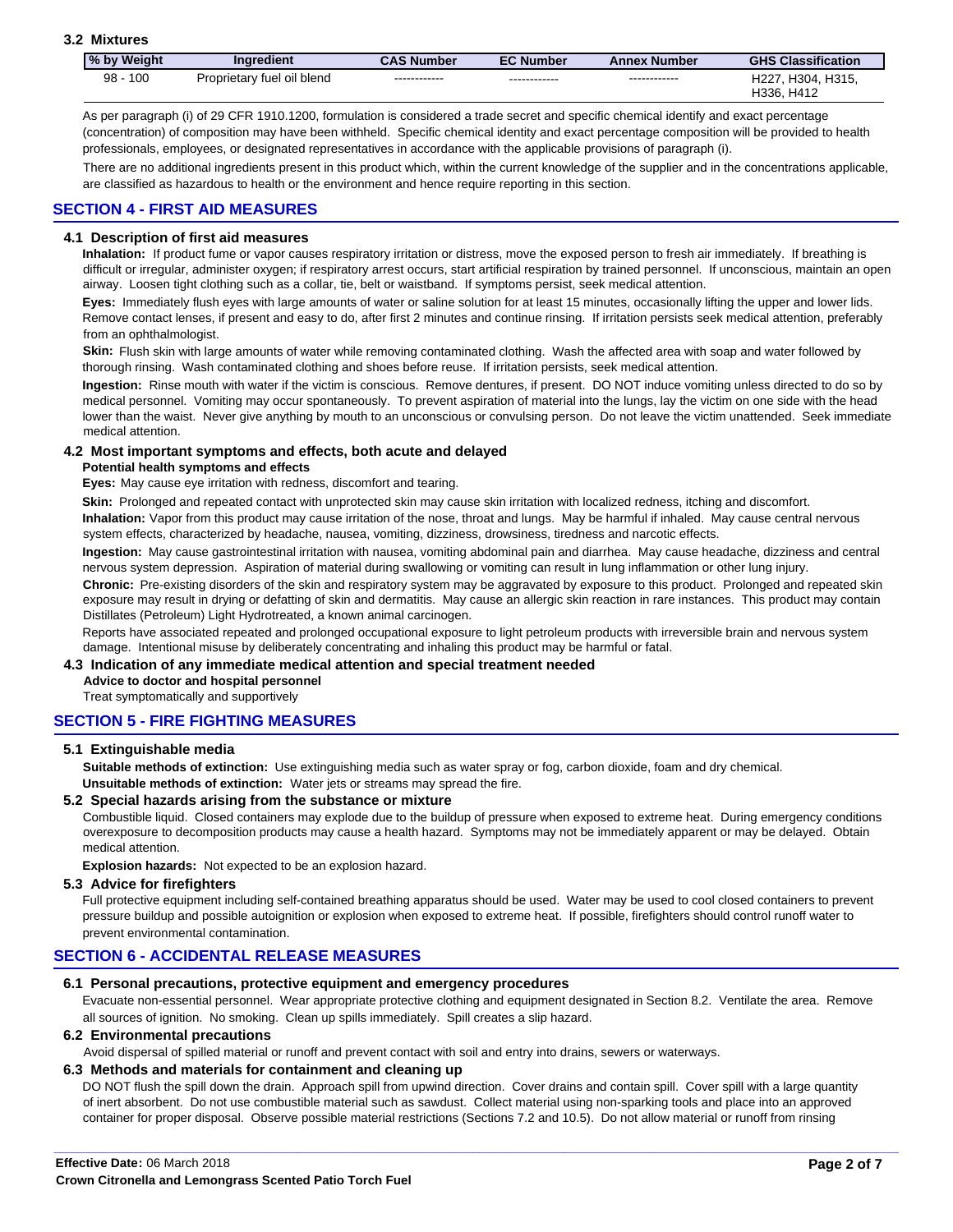contaminated areas to enter floor drains or storm drains and ditches that lead to waterways. Dispose of via a licensed waste disposal contractor. If spilled on water remove with appropriate methods (e.g. skimming, booms or absorbents).

This product is classified as an oil under Section 311 of the Clean Water Act (CWA) and under the Oil Pollution Act (OPA). In the USA discharges or spills of material on waters of the United States, their adjoining shorelines or into conduits leading to surface waters must be reported to the National Response Center at 800-424-8802.

### **6.4 Reference to other sections**

For indications about waste treatment, see Section 13.

## **SECTION 7 - HANDLING AND STORAGE**

### **7.1 Precautions for safe handling**

No smoking. If normal use of material presents a respiratory hazard, use only adequate ventilation or wear an appropriate respirator. Wash contaminated clothing and shoes thoroughly before reuse. Wear all appropriate personal protective equipment specified in Section 8.2. Do not get in eyes or on skin or clothing. Do not inhale fume or vapor.

**Advice on protection against fire and explosion**

Avoid exposure to high temperatures, hot surfaces and sources of ignition.

#### **7.2 Conditions for safe storage, including any incompatibilities**

Store in dry, cool, well-ventilated areas away incompatible materials (see Section 10.5), food and drink. Transfer only to approved containers having must be carefully resealed and kept upright to prevent spillage. Containers are hazardous when empty as they contain product residues. Use appropriate containment to avoid environmental contamination. Ventilate closed areas. Do not take internally. Keep out of reach of children. correct labeling. Keep containers tightly closed when not in use. Protect containers against physical damage. Containers that have been opened

### **7.3 Specific end uses**

Apart from the uses mentioned in Section 1.2, no other specific uses are stipulated.

## **SECTION 8 - EXPOSURE CONTROLS / PERSONAL PROTECTION**

#### **8.1 Control parameters**

#### **Occupational exposure limit values**

| CAS<br>umber              | Ingredient                              | <b>DEI</b><br>135 | . .<br><b>ACGIF</b>                         | NIOSH                           |
|---------------------------|-----------------------------------------|-------------------|---------------------------------------------|---------------------------------|
| -----------<br>---------- | oil blend<br><i>Proprietary</i><br>tuel | -----------       | 200<br>ma/m <sup>3</sup><br>$\cdot$ $\cdot$ | $\sim$<br>.00 ma/m <sup>3</sup> |

### **8.2 Exposure controls**

**Engineering measures:** Technical measures and appropriate working operations should be given priority over the use of personal protective equipment. Use adequate ventilation. Local exhaust is preferable. Refer to Section 7.1.

**Individual protection measures:** Wear protective clothing to prevent repeated or prolonged contact with product. Protective clothing needs to be selected specifically for the workplace, depending on concentrations and quantities of hazardous substances handled. The chemical resistance of the protective equipment should be enquired at the representative supplier.

clothing. Preventive skin protection is recommended. Wash hands thoroughly after use, before eating, drinking, smoking or using the lavatory. **Hygiene measures:** Facilities storing or using this material should be equipped with an eyewash station and safety shower. Change contaminated

**Eye/face protection:** Wear safety glasses with unperforated side shields or protective splash goggles during use.

**Hand protection:** Wear chlorinated polyethylene (CPE) gloves or those recommended by glove supplier for protection against materials in Section 3. Gloves should be impermeable to chemicals and oil. Breakthrough time of selected gloves must be greater than the intended use period. Skin protection: Wear protective clothing. Wear protective boots if the situation requires.

Respiratory protection: Always use an approved respirator when vapor/aerosols exceed exposure limit values. Where risk assessment shows air-purifying respirators are appropriate use a half mask respirator with multi-purpose combination (US) or type ABEK (EN 14387) respirator cartridges as a backup to engineering controls. If the respirator is the sole means of protection, use a full-face supplied air respirator. Use respirators and components tested and approved under appropriate government standards such as NIOSH (US) or CEN (EU). Follow OSHA respirator regulations found in 29 CFR 1910.134 or European Standard EN 149.

### **Environmental exposure controls:** Do not empty into drains.

maintain, clean fit and use. Consult a competent industrial hygiene resource to determine hazard potential and/or the PPE manufacturers to ensure adequate protection. PPE must not be considered a long-term solution to exposure control. PPE usage must be accompanied by employer programs to properly select,

**\_\_\_\_\_\_\_\_\_\_\_\_\_\_\_\_\_\_\_\_\_\_\_\_\_\_\_\_\_\_\_\_\_\_\_\_\_\_\_\_\_\_\_\_\_\_\_\_\_\_\_\_\_\_\_\_\_\_\_\_\_\_\_\_\_\_\_\_\_\_\_\_\_\_\_\_\_\_\_\_\_\_\_\_\_\_\_\_\_\_\_\_\_\_\_\_\_\_\_\_\_\_\_\_\_\_\_\_\_\_\_\_\_\_\_\_\_\_\_\_\_**



## **SECTION 9 - PHYSICAL AND CHEMICAL PROPERTIES**

#### **9.1 Information on basic physical and chemical properties**

| Appearance                           | Clear, colorless liquid |
|--------------------------------------|-------------------------|
| Odor                                 | Waxy; hydrocarbon       |
| <b>Odor Threshold</b>                | No data available       |
| <b>Molecular Weight</b>              | No data available       |
| <b>Chemical Formula</b>              | No data available       |
| pН                                   | No data available       |
| <b>Freezing/Melting Point, Range</b> | No data available       |
| <b>Boiling Point Range</b>           | 192 - 227 °C (377 - 44  |

Waxy: hydrocarbon **No data available Molecular Weight** No data available No data available **No data available Boiling Point Range** 192 - 227 °C (377 - 441 °F) No data available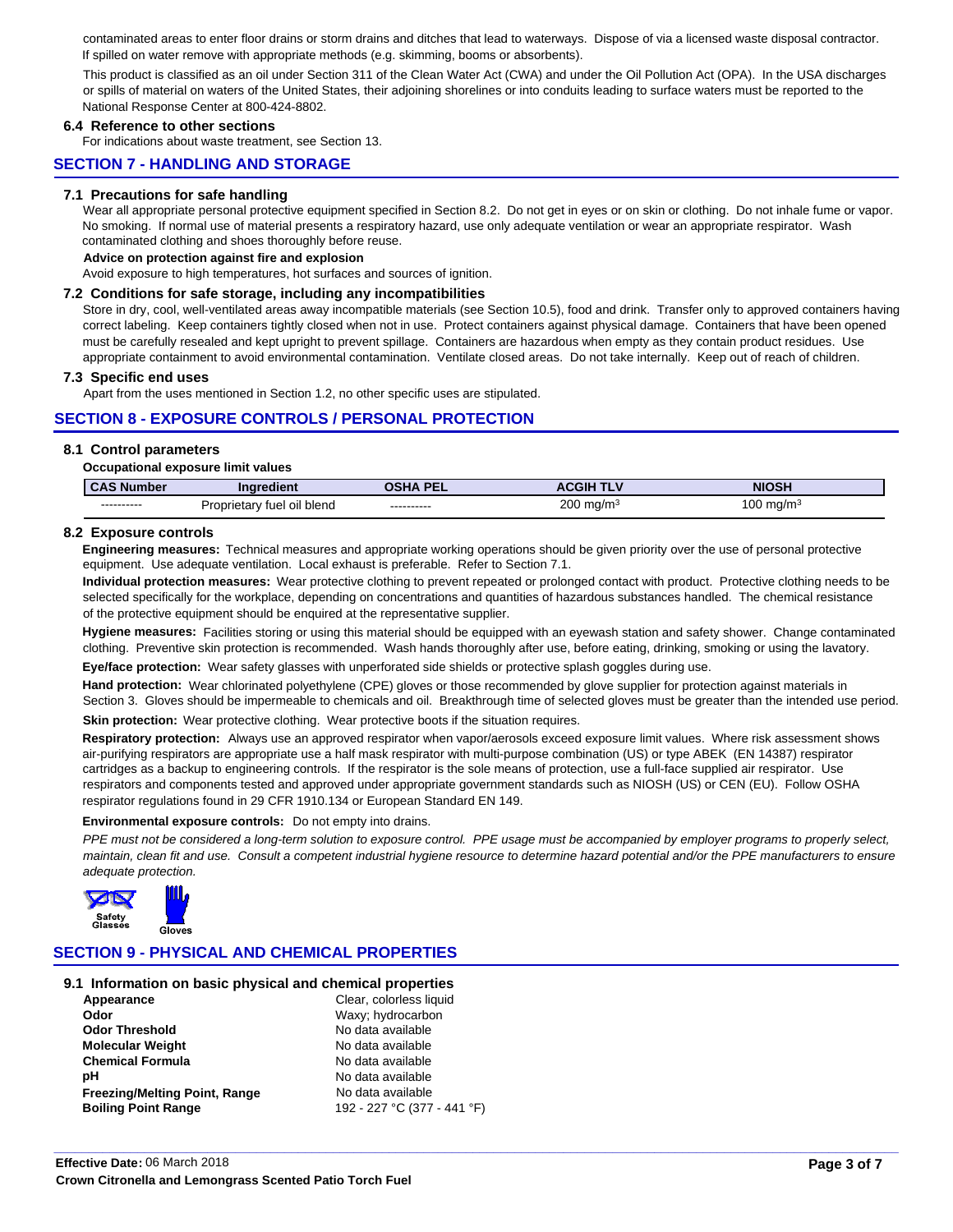| <b>Evaporation Rate</b>                       | No data available             |
|-----------------------------------------------|-------------------------------|
| Flammability (solid, gas)                     | Not applicable                |
| <b>Flash Point</b>                            | ≥67 °C (≥152.6 °F), TCC       |
| <b>Autoignition Temperature</b>               | >220 °C (>428 °F)             |
| <b>Decomposition Temperature</b>              | No data available             |
| <b>Lower Explosive Limit (LEL)</b>            | No data available             |
| <b>Upper Explosive Limit (UEL)</b>            | No data available             |
| <b>Vapor Pressure</b>                         | <1 mm Hg, ambient temperature |
| <b>Vapor Density</b>                          | $>1$ [Air = 1]                |
| <b>Specific Gravity</b>                       | 0.8                           |
| Density                                       | $0.8$ g/ml (6.68 lb/gal)      |
| Viscosity                                     | No data available             |
| <b>Solubility in Water</b>                    | Negligible; 1.5 g/l           |
| <b>Partition Coefficient: n-octanol/water</b> | $log Pow = 3 - 6$ [estimated] |
| <b>Oxidizing Properties</b>                   | Not applicable                |
| <b>Explosive Properties</b>                   | Not applicable                |
| Volatiles by Weight @ 21 °C                   | 100                           |
| 9.2 Other data                                |                               |
| <b>Flammability Classification</b>            | IIIA                          |
|                                               |                               |

## **SECTION 10 - STABILITY AND REACTIVITY**

### **10.1 Reactivity**

This product is stable under normal handling and use.

## **10.2 Chemical stability**

This material is stable under recommended storage conditions.

### **10.3 Possibility of hazardous reactions**

Hazardous polymerization will not occur.

### **10.4 Conditions to avoid**

High temperatures, hot surfaces, sources of ignition and contact with incompatible materials.

## **10.5 Incompatible materials**

Strong oxidizing agents

## **10.6 Hazardous decomposition products**

Thermal decomposition products include oxides of carbon, hydrocarbons and hydrocarbon fragments.

## **SECTION 11 - TOXICOLOGICAL INFORMATION**

### **11.1 Information on toxicological effects**

No data available **Sensitization Genotoxicity in vitro** No data available No data available **Mutagenicity**  May cause drowsiness or dizziness. May cause respiratory irritation. **Specific organ toxicity - single exposure** May cause damage to the central nervous system. **Specific organ toxicity - repeated exposure Eye irritation** May cause eye irritation. **Aspiration hazard Skin irritation** Causes skin irritation. **Acute inhalation toxicity Acute dermal toxicity** No data available No data available **Acute Oral Toxicity** No data available

May be fatal if swallowed and enters the airways

### **11.2 Further information**

available regarding the mutagenicity or teratogenicity of this product, nor is there any available data that indicates that it causes adverse developmental or fertility effects. This product may contain Distillates (Petroleum), Hydrotreated Light (CAS #64742-47-8): ACGIH A3 carcinogen - Confirmed animal carcinogen with unknown relevance to humans. Not listed by IARC, NTP or OSHA. Tumorigenic effects have been reported in experimental animals. No data is

**\_\_\_\_\_\_\_\_\_\_\_\_\_\_\_\_\_\_\_\_\_\_\_\_\_\_\_\_\_\_\_\_\_\_\_\_\_\_\_\_\_\_\_\_\_\_\_\_\_\_\_\_\_\_\_\_\_\_\_\_\_\_\_\_\_\_\_\_\_\_\_\_\_\_\_\_\_\_\_\_\_\_\_\_\_\_\_\_\_\_\_\_\_\_\_\_\_\_\_\_\_\_\_\_\_\_\_\_\_\_\_\_\_\_\_\_\_\_\_\_\_**

Handle in accordance with good industrial hygiene and safety practice.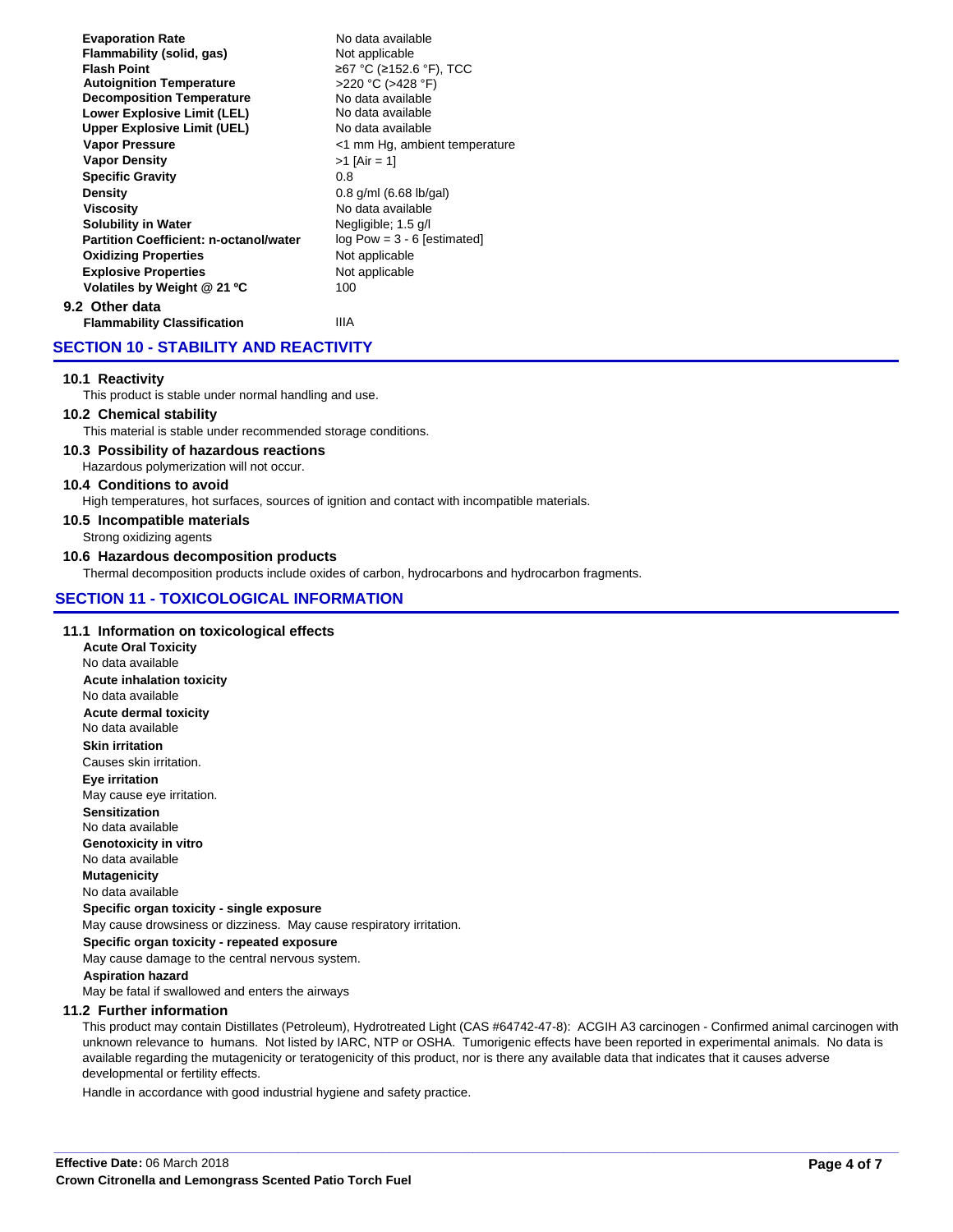### **12.1 Toxicity**

This product contains components that are potentially toxic to freshwater and salt water ecosystems.

The fuel oils in this product are not toxic to fish but may coat gill structures resulting in suffocation if spilled in shallow, running water. They may be moderately toxic to amphibians by preventing dermal respiration. They may cause gastrointestinal distress to birds and mammals through ingestion during pelage grooming. If applied to leaves, distillates may kill grasses and small plants by interfering with transpiration and respiration.

### **12.2 Persistence and degradability**

This product is expected to biodegrade over time.

### **12.3 Bioaccumulation potential**

This material has the potential to bioaccumulate.

### **12.4 Mobility in soil**

No data available

## **12.5 Results of PBT and vPvB assessment**

No data available

## **12.6 Other adverse effects**

## **Additional ecological information**

Do not allow material to run into surface waters, wastewater or soil.

An environmental hazard cannot be excluded in the event of unprofessional handling or disposal.

## **SECTION 13 - DISPOSAL CONSIDERATIONS**

### **13.1 Waste treatment methods**

licensed waste disposal contractor. Disposal of this product, solutions and any by-products should at all times comply with the requirements of environmental protection and waste disposal legislation and any regional local authority requirements. Avoid dispersal of spilt material and runoff and contact with soil, waterways, drains and sewers. Methods of disposal: The generation of waste should be avoided or minimized whenever possible. Empty containers or liners may retain some product residues. This material and its container must be disposed of in a safe way. Dispose of surplus and non-recyclable products via a

**RCRA P-Series:** No listings above the reportable threshold (de minimis)

**RCRA U-Series:** No listings above the reportable threshold (de minimis)

# **SECTION 14 - TRANSPORT INFORMATION**

**Note:** Transportation information provided is for reference only. Customer is urged to consult 49 CFR 100 - 177, IMDG, IATA, EC, United Nations TDG and WHMIS (Canada) TDG information manuals for detailed regulations and exceptions covering specific container sizes, packaging materials and methods of shipping.

Limited quantity for combustible liquids Packing Group III when inner packagings are not over 5.0 liters (1.3 gallons) net capacity each, packed in a strong outer packaging.

## **USA DOT (Ground Transportation) - Bulk and Non-bulk**

| USA DOT (Ground Transportation) - Bulk and Non-bulk | Drum label(s)                                                                                                                             |                  |
|-----------------------------------------------------|-------------------------------------------------------------------------------------------------------------------------------------------|------------------|
| <b>Proper Shipping Name:</b>                        | Combustible liquid, n.o.s. (Proprietary solvent blend)                                                                                    |                  |
| <b>Hazard Class:</b>                                | Comb lia                                                                                                                                  |                  |
| UN/NA:                                              | NA1993                                                                                                                                    |                  |
| <b>Packing Group:</b>                               | Ш                                                                                                                                         | <b>FLAMMABLE</b> |
| <b>NAERG:</b>                                       | Guide #128                                                                                                                                |                  |
| <b>Packaging Authorization:</b>                     | Non-Bulk: 49 CFR 173.203; Bulk: 173.241                                                                                                   | ≏                |
| <b>Packaging Exceptions:</b>                        | 49 CFR 173.150                                                                                                                            |                  |
| <b>Consumer Products:</b>                           | Limited quantity for transport when inner packagings are $\leq 5.0$   (1.3 gal) net capacity<br>each, packed in a strong outer packaging. |                  |
|                                                     |                                                                                                                                           |                  |

### **IMO/IMDG (Water Transportation)**

Not regulated for transport (Consult IMO regulations before transporting ocean bulk.)

### **ICAO/IATA (Air Transportation)**

#### Not regulated for transport

### **RID/ADR (Rail Transportation)**

Not regulated for transport

## **SECTION 15 - REGULATORY INFORMATION**

## **15.1 Safety, health and environmental regulations/legislation specific for substance or mixture**

### **U. S. Federal Regulations**

**OSHA Hazard Communication Standard:** This material is classified as hazardous in accordance with OSHA 29 CFR 1910-1200. **OSHA Process Safety Management Standard:** This product is not regulated under OSHA PSM Standard 29 CFR 1910.119. **EPA Risk Management Planning Standard:** This product is not regulated under EPA RMP Standard (RMP) 40 CFR Part 68. **Toxic Substance Control Act (TSCA) Inventory:** All of the components of this product are either listed or exempt from listing on the TSCA **EPA Federal Insecticide, Fungicide and Rodenticide Act:** This product is not a registered Pesticide under the FIFRA, 40 CFR Part 150. Inventory. It is not subject to TSCA 12(b) Export Notification.

**\_\_\_\_\_\_\_\_\_\_\_\_\_\_\_\_\_\_\_\_\_\_\_\_\_\_\_\_\_\_\_\_\_\_\_\_\_\_\_\_\_\_\_\_\_\_\_\_\_\_\_\_\_\_\_\_\_\_\_\_\_\_\_\_\_\_\_\_\_\_\_\_\_\_\_\_\_\_\_\_\_\_\_\_\_\_\_\_\_\_\_\_\_\_\_\_\_\_\_\_\_\_\_\_\_\_\_\_\_\_\_\_\_\_\_\_\_\_\_\_\_**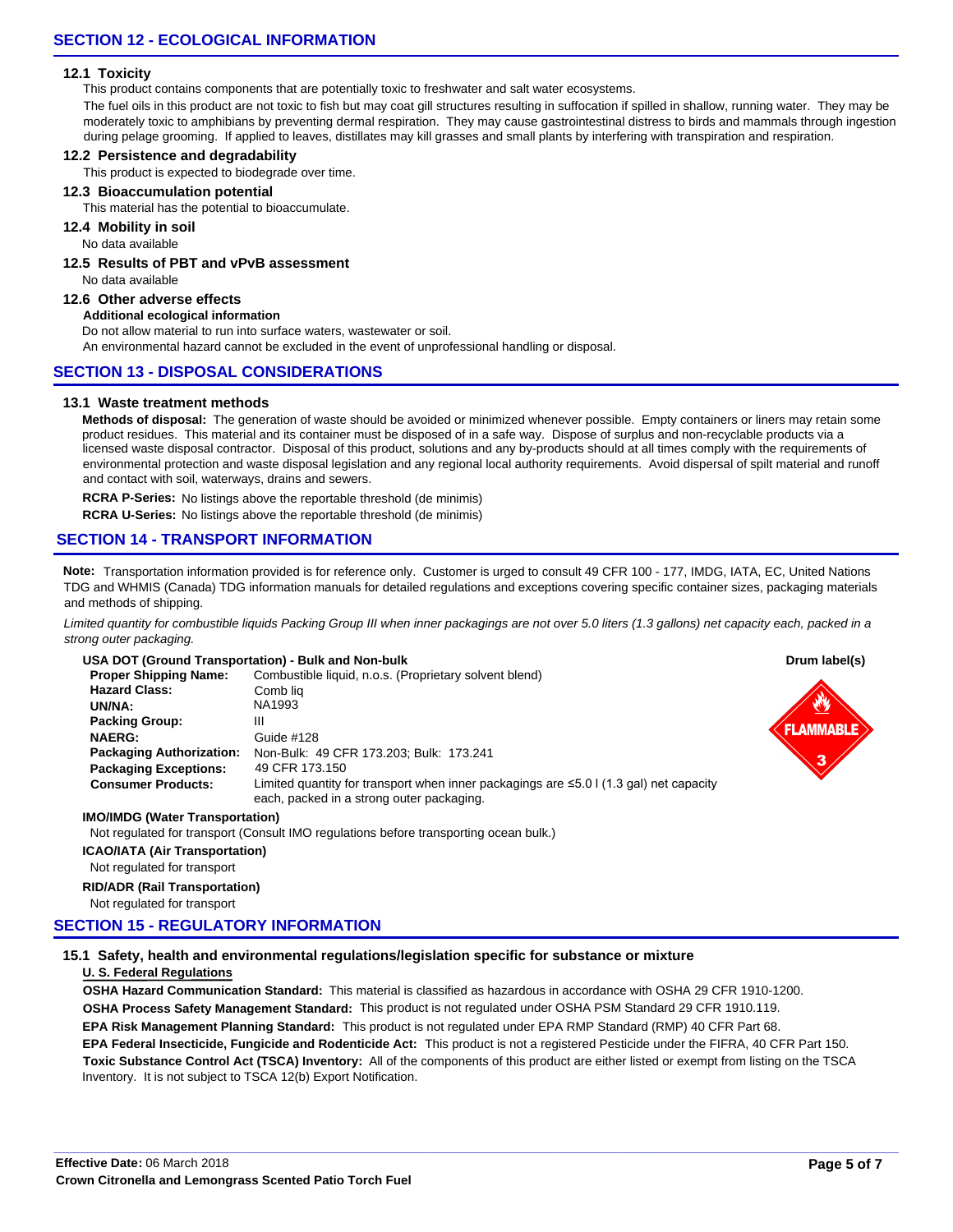**Drug Enforcement Administration (DEA) List 2, Essential Chemicals (21 CFR 1310.02(b) and 1310.4(f)(2)) and Chemical Code Number** None listed

**Drug Enforcement Administration (DEA) Lists 1 & 2, Exempt Chemical Mixtures (21 CFR 1310.12(c)) and Code Number** None listed

**Department of Homeland Security (DHS) Chemical Facility Anti-Terrorism Standards (CFATS) Chemicals:** None listed

### **Superfund Amendments and Reauthorization Act (SARA)**

**SARA Section 311/312 Hazard Categories:** Fire Hazard, Acute Health Hazard

**SARA 313 Information:** None of the components of this product exceed the threshold (de minimis) reporting requirements of Section 313 of the Emergency Planning and Community Right-to Know Act of 1986.

SARA 302/304 Extremely Hazardous Substance: None of the components of the product exceed the threshold (de minimis) reporting levels established by of these sections of Title III of SARA.

SARA 302/304 Emergency Planning & Notification: None of the components of the product exceed the threshold (de minimis) reporting levels established by of these sections of Title III of SARA.

**Comprehensive Response Compensation and Liability Act (CERCLA):** This product contains no CERCLA reportable substances.

### **Clean Air Act (CAA)**

This product does not contain any Hazardous Air Pollutants (HAPs) designated in CAA Section 112(b).

This product does not contain any Class 1 Ozone depletors.

This product does not contain any Class 2 Ozone depletors.

#### **Clean Water Act (CWA)**

None of the chemicals in this product are Hazardous Substances under the CWA.

None of the chemicals in this product are Priority Pollutants under the CWA.

None of the chemicals in this product are Toxic Pollutants under the CWA.

The components of this product are classified as oils under Section 311 of the CWA and the Oil Pollution Act (OPA) of 1990.

### **U.S. State Regulations**

#### **California Prop 65, Safe Drinking Water and Toxic Enforcement Act of 1986**

This product may contain trace amounts of chemical(s) known to the State of California to cause cancer, birth defects or other reproductive harm: toluene, benzene, naphthalene, ethylbenzene.

Combustion products emitted when this product is burning may contain substances known to the State of California to cause cancer, birth defects or reproductive harm.

#### **Other U.S. State Inventories**

None of the components of this product are listed on any State Hazardous Substance Inventories, Right-to-Know lists and/or Air Quality/Air Pollutants lists.

## **Canada**

**WHMIS Hazard Symbol and Classification:** Combustible liquid. May be fatal if swallowed and enters the lungs.

**Canadian National Pollutant Release Inventory (NPRI):** None of the components of this product are listed on the NPRI.

#### **European Economic Community**

**WGK, Germany (Water danger/protection):** 1 (low hazard to waters)

### **Global Chemical Inventory Lists**

| Country              | <b>Inventory Name</b>                                              | <b>Inventory Listing*</b> |
|----------------------|--------------------------------------------------------------------|---------------------------|
| Canada               | Domestic Substance List (DSL)                                      | Yes                       |
| Canada               | Non-Domestic Substance List (NDSL)                                 | <b>No</b>                 |
| <b>Europe</b>        | Inventory of New and Existing Chemicals (EINECS)                   | Yes                       |
| <b>United States</b> | Toxic Substance Control Act (TSCA)                                 | Yes                       |
| Australia            | Australian Inventory of Chemical Substances (AICS)                 | Yes                       |
| New Zealand          | New Zealand Inventory of Chemicals (NZIoC)                         | Yes                       |
| China                | Inventory of Existing Chemical Substances in China (IECSC)         | Yes                       |
| Japan                | Inventory of Existing and New Chemical Substances (ENCS)           | No                        |
| Korea                | Existing Chemicals List (ECL)                                      | Yes                       |
| <b>Philippines</b>   | Philippines Inventory of Chemicals and Chemical Substances (PICCS) | Yes                       |

\*Yes - All components of this product are in compliance with the inventory requirements administered by the governing country. No - One or more components of this product are not on the inventory or are exempt from listing.

### **15.2 Chemical safety assessment**

For this product a chemical safety assessment was not carried out.

### **SECTION 16 - OTHER INFORMATION**

#### **Hazardous Material Information System (HMIS)**

| <b>Health</b>              |           |
|----------------------------|-----------|
| <b>Flammability</b>        | 2         |
| <b>Physical Hazard</b>     |           |
| <b>Personal Protection</b> | $\vert$ B |

 $B =$  Safety glasses and gloves

## **HMIS Hazard Rating Legend**

 $0 =$  Minimal  $1 =$  Slight  $2 =$  Moderate  $3 =$  Serious

4 = Severe \* = Chronic Health Hazard

**\_\_\_\_\_\_\_\_\_\_\_\_\_\_\_\_\_\_\_\_\_\_\_\_\_\_\_\_\_\_\_\_\_\_\_\_\_\_\_\_\_\_\_\_\_\_\_\_\_\_\_\_\_\_\_\_\_\_\_\_\_\_\_\_\_\_\_\_\_\_\_\_\_\_\_\_\_\_\_\_\_\_\_\_\_\_\_\_\_\_\_\_\_\_\_\_\_\_\_\_\_\_\_\_\_\_\_\_\_\_\_\_\_\_\_\_\_\_\_\_\_**

#### **NFPA Hazard Rating Legend**

 $0 =$  Insignificant  $1 =$  Slight  $2 =$  Moderate  $3 =$  High  $4 =$  Extreme